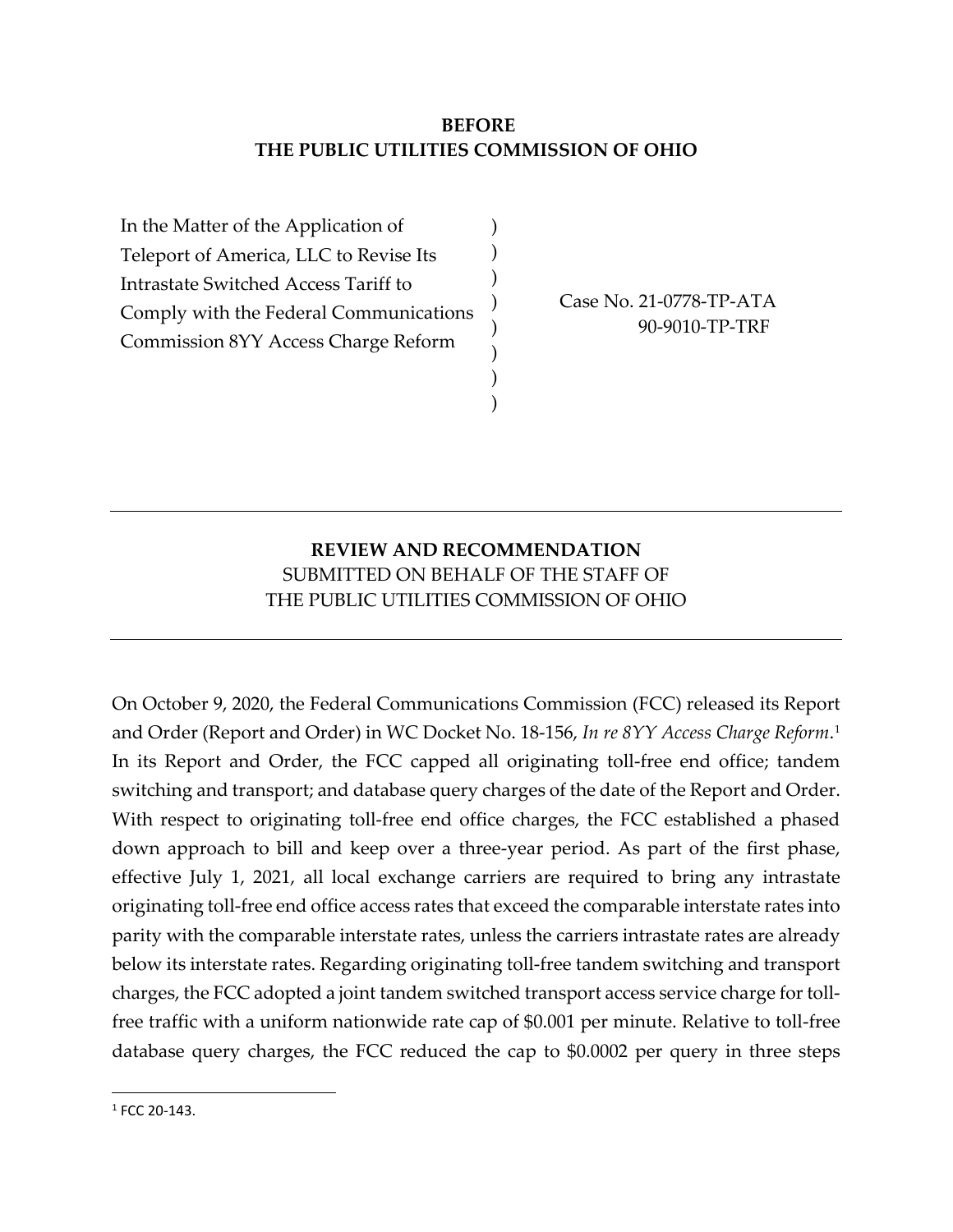ending July 1, 2023. As part of the first phase, effective July 1, 2021, the toll-free database query rates are capped at the national average query rate of \$0.004248, unless the carrier toll-free database query rate is already below the national average. Additionally, the FCC ended double dipping by prohibiting carriers from charging for more than one toll-free database query per call.

On June 7, 2021, the Legal Department of the Public Utilities Commission of Ohio, issued an entry in case 10-2387-TP-COI, *In the Matter of the Commission's Investigation into Intrastate Carrier Access Reform Pursuant to Sub. S. B. 162,* directing all local exchange carriers to file an appropriate application on or before June 18, 2021 reflecting the required toll-free access service rate revisions as described above or as codified in 47 C.F.R. 51.907, 51.909 and 51.911. The entry also stated that unless suspended, the applications will be deemed automatically approved on July 1, 2021.

Pursuant to Ohio Adm.Code 4901:1-7-14(B), any change in a local exchange carriers' intrastate switched access tariffs shall be filed as an application for tariff amendment (ATA) and shall be subject to the thirty-day approval procedure set forth in Ohio Adm. Code 4901:1-6-05.

In its application, Teleport of America, LLC (Applicant) amended its intrastate switched access tariff to comply with the requirements set forth 47 C.F.R 51.907, 51.909 and 51.911, as applicable; and provided all the documentation as described on the most up-to-date Telecommunications Filing Form.

Staff reviewed all documents and exhibits filed on July 1, 2021. From the review, staff finds that the application reflects the required toll-free access service rate revisions as codified in 47 C.F.R. 51.907, 51.909 and 51.911 Therefore, staff recommends that the Applicant's ATA be deemed automatically approved July 31, 2021 and effective, August 1, 2021. Since the Applicant did not file its tariff revisions until July 1, 2021, the application was no longer subject to the shortened automatic approval timeframe stated in the June 7, 2021, entry, thus, this application was under the standard thirty-day automatic approval process.